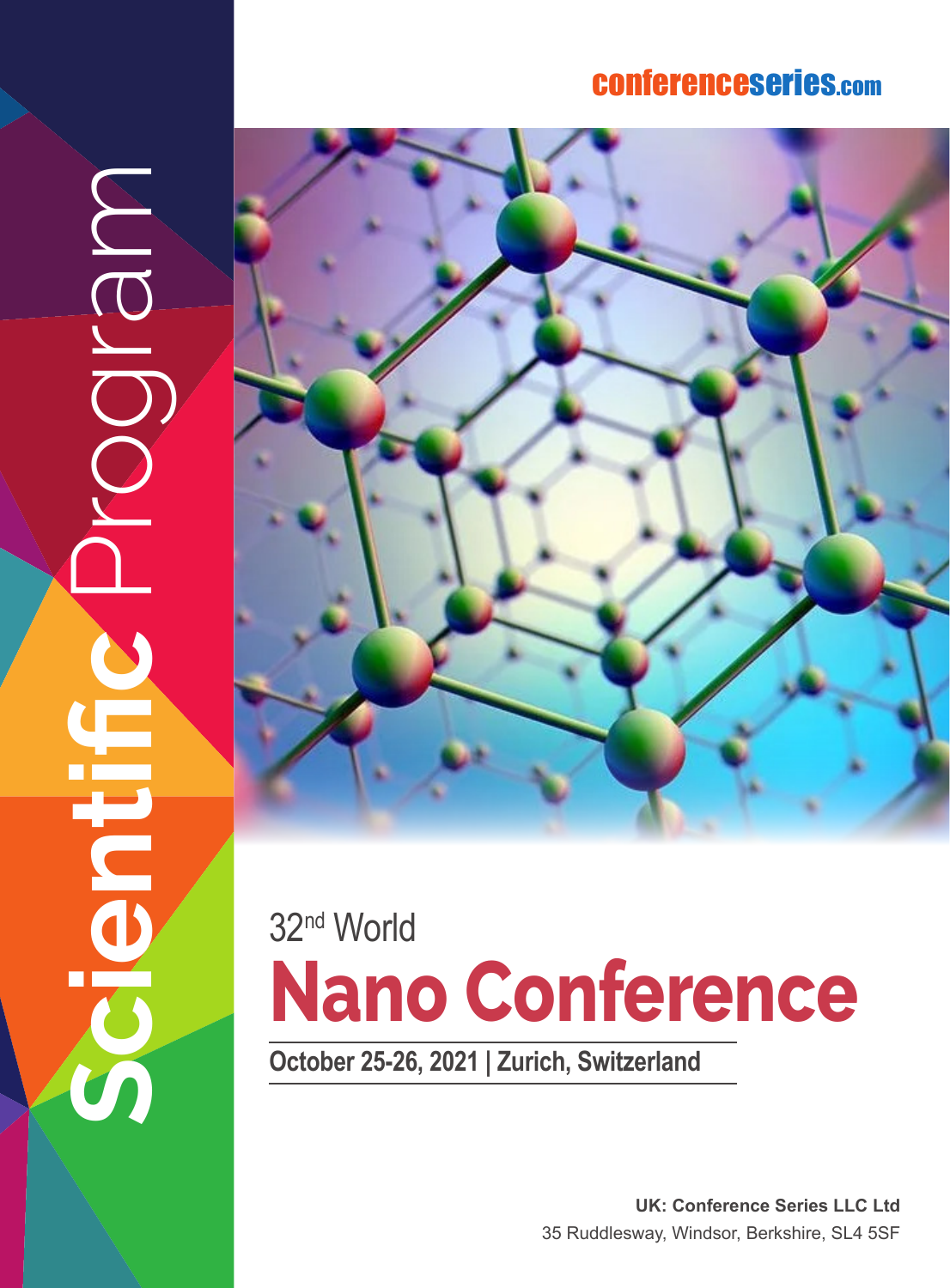## **Opening Ceremony**

09:30-09:40 Introduction

#### **Day 1- October 25, 2021**

| <b>Keynote Session</b> |                                                                                                                                                                                                                    |
|------------------------|--------------------------------------------------------------------------------------------------------------------------------------------------------------------------------------------------------------------|
| 09:40-10:20            | Title: NIR-responsive nanomaterials: Key pieces and applications<br><b>Julia Perez-Prieto, University of Valencia, Spain</b>                                                                                       |
| 10:20-11:00            | Title: Does the nano-world contain a key to the human exception: Sudden T-patterned mass-social self-<br>similarity across nine orders of magnitude?<br><b>Magnus S. Magnusson, University of Iceland, Iceland</b> |
| 11:00-11:40            | Title: Nanotechnology as a component of future jurisprudence in the field of human injury cases<br>John McClellan Marshall, Fourteenth Judicial District of Texas, USA                                             |
|                        | <b>Group Photo</b>                                                                                                                                                                                                 |

**Network & Refreshment Break 11:40-12:00** 

**Sessions: Nano Biotechnology | Materials Science and Engineering | Nanotechnology Safety | Nano Medicine | Advanced Nanomaterials | Nanotech for Energy and Environment | Future of Nanotechnology | Nanotechnology in Battle Against Coronavirus**

**Chair: Magnus S. Magnusson,** University of Iceland, Iceland **Co-chair: John McClellan Marshall,** Fourteenth Judicial District of Texas, USA

| 12:00-12:30 | Title: New scaffolds for the delivery of protease sensitive photosensitizer prodrugs<br>Norbert Lange, Université de Genève, Switzerland                                                                                                                                                                                                |
|-------------|-----------------------------------------------------------------------------------------------------------------------------------------------------------------------------------------------------------------------------------------------------------------------------------------------------------------------------------------|
| 12:30-13:00 | Title: Planar magnetic particles for magneto-transduction studies in cell biology<br><b>Rafael Morales, University of the Basque Country, Spain</b>                                                                                                                                                                                     |
| 13:00-13:30 | Title: Functional nanoparticles of cadmium sulfide mediated by bacteria<br>Tatyana A. Voeikova, National Research Center Kurchatov Institute, Russia                                                                                                                                                                                    |
|             | Lunch Break 13:30-14:00                                                                                                                                                                                                                                                                                                                 |
| 14:00-14:30 | Title: Laser floating zone for tuning thermoelectric properties of CaMnO3 system doped with gadolinium<br>Nuno Ferreira, Universidade de Aveiro, Portugal                                                                                                                                                                               |
| 14:30-15:00 | Title: Scrutinizing the latest approaches in the sphere of nanotechnology: Risks and regulatory adaptation<br><b>Elena Margineanu, Free International University of Moldova, Moldova</b>                                                                                                                                                |
| 15:00-15:30 | Title: Effect of ZnO nanoparticles on the thermally stimulated depolarization current behavior of<br>polystyrene polymer<br>Maneesha Garg, JC Bose University of Science and Technology, India                                                                                                                                          |
| 15:30-16:00 | Title: The modification of Einstein's DMR relation in Quantum Wire Super Lattices (QWSL) and study of<br>Shubnikov de Hass effect in parabolic semiconductors : Simplified theory and suggestions for further<br>experimental determination in biomaterials<br><b>Sudip Chatterjee, Regent Education and Research Foundation, India</b> |
|             | Network & Refreshment Break 16:00-16:30                                                                                                                                                                                                                                                                                                 |